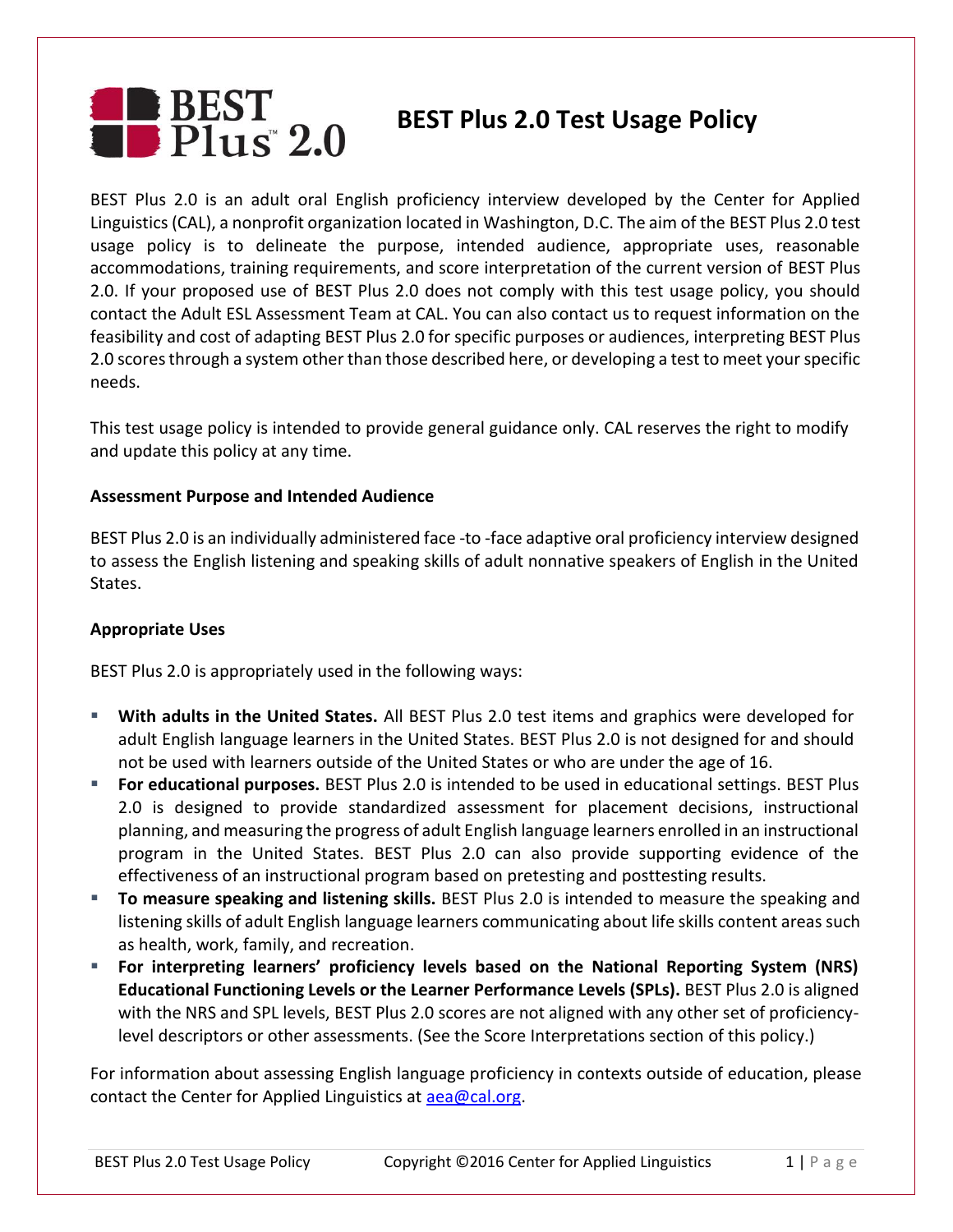### **Reasonable Accommodations**

Laws such as the Americans With Disabilities Act of 1990 and other related federal, state, and local laws were enacted to guarantee equal opportunity for individuals with disabilities, including those in educational programs. Programs administering BEST Plus 2.0 and BEST Literacy are responsible for providing accessible services and for ensuring that requests for accommodations are considered and handled in a manner consistent with applicable laws and regulations. Program and test administrators may provide and allow accommodations in test administration procedures or in the testing environment for individuals with disabilities, provided that the accommodations do not compromise the purpose or results of the test.

The test administrator cannot show the prompts on the screen or in the test booklet to a person with a hearing impairment nor may a sign language interpreter be used. A permissible accommodation for BEST Plus 2.0 would be the use of hearing aids.

Likewise, a test administrator cannot explain the content of a picture cue prompt to a person with a visual impairment. An appropriate accommodation would be the use of a magnifying glass to enlarge the image. BEST Plus 2.0 is not appropriate for use with individuals whose visual impairment prevents them from seeing the picture cue prompts even when enlarged or otherwise enhanced. Skipping picture questions is not a reasonable accommodation for individuals with visual impairments.

### **Pretesting and Posttesting Guidance**

CAL recommends re-testing students at the end of their period of instruction, with 60 hours minimum (80-100 hours recommended) of instruction prior to re-testing. In instances where a student does not have 60 hours, programs should follow state assessment policies, NRS Guidelines, or funding guidelines when re-testing at the end of the instructional period. If students receive more than 60 hours of instruction, CAL does not recommend re-testing students at the 60 hour mark; rather students should be tested at the end of the instructional period to avoid over-testing.

In the event of external events such as noise (e.g., a fire alarm), power loss, or illness of the student or test administrator, the test should be stopped and the examinee's session rescheduled for another time. It is strongly advised, however, that programs limit their retesting of students to within the ascribed instructional hours in order to accurately measure gain, limit test exposure, and reduce testing fatigue in students.

For more detailed information about pre- and posttesting requirements, consult your program's or state's assessment policy. Note that for programs reporting to the NRS, posttesting cannot occur until after 12 hours of service. (See U.S. Department of Education, 2016, Chapter II.)

## **Initial Training Requirements and Scoring Recalibration**

To ensure the accurate use and scoring of BEST Plus 2.0, all potential test administrators are required to attend a 6-hour workshop conducted by a certified BEST Plus 2.0 trainer and be approved by that trainer to begin administering BEST Plus 2.0. At the end of the training workshop, each newly approved test administrator signs an agreement to follow all BEST Plus 2.0 administration and scoring procedures exactly as explained in the *BEST Plus 2.0 Test Administrator Guide*.